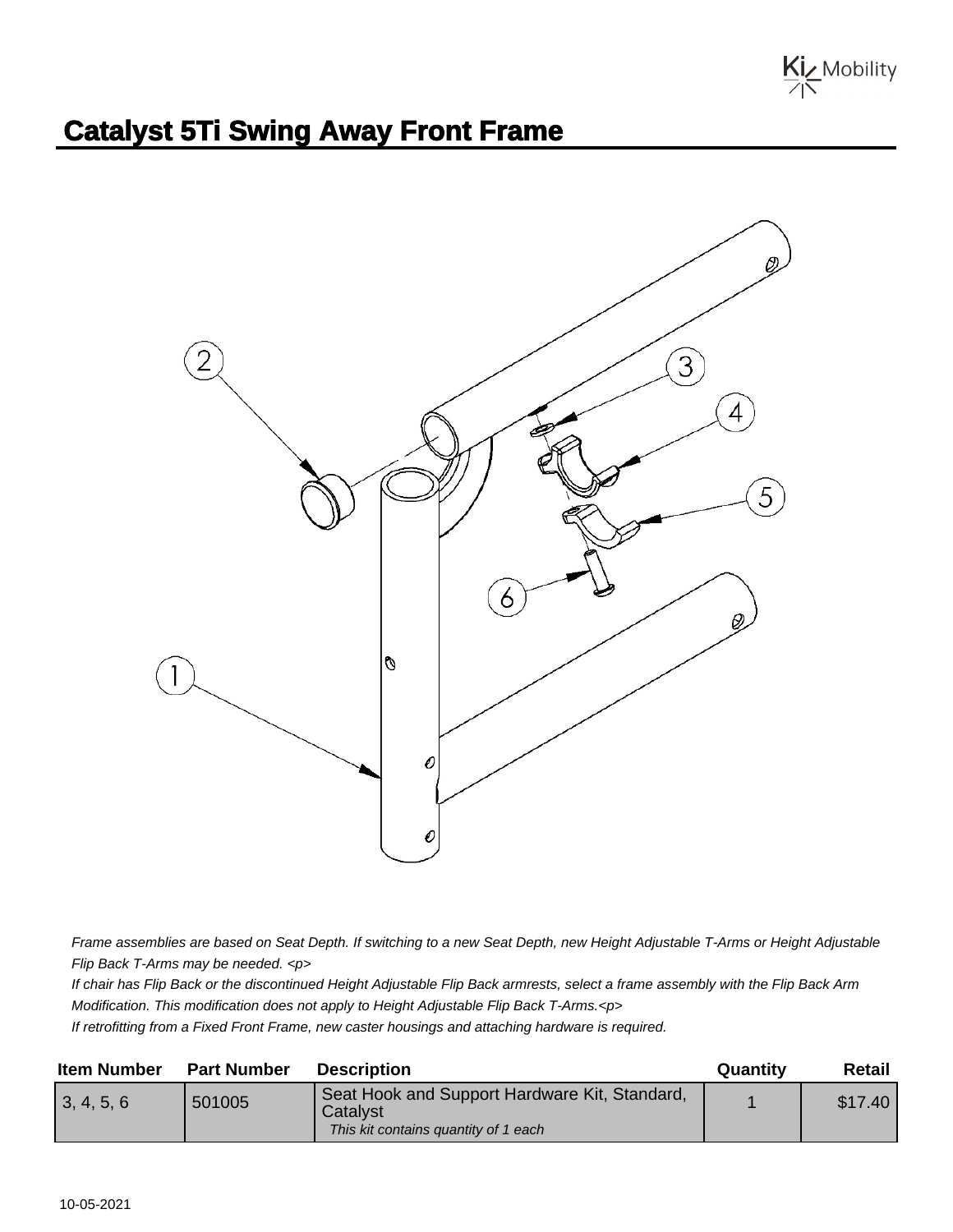| <b>Item Number</b> | <b>Part Number</b> | <b>Description</b>                                                             | Quantity     | <b>Retail</b> |
|--------------------|--------------------|--------------------------------------------------------------------------------|--------------|---------------|
| 1a, 2              | 100270             | Frame Assembly, Catalyst Ti Front, Left 14                                     | 1            | \$388.66      |
| 1b, 2              | 100271             | Frame Assembly, Catalyst Ti Front, Left 15                                     | $\mathbf 1$  | \$524.44      |
| 1c, 2              | 100272             | Frame Assembly, Catalyst Ti Front, Left 16                                     | $\mathbf{1}$ | \$524.44      |
| 1d, 2              | 100273             | Frame Assembly, Catalyst Ti Front, Left 17                                     | 1            | \$524.44      |
| 1e, 2              | 501639             | Frame Assembly, Catalyst Ti Front, Left 18                                     | 1            | \$394.68      |
| 1f, 2              | 501640             | Frame Assembly, Catalyst Ti Front, Left 19                                     | 1            | \$431.27      |
| 1g, 2              | 100274             | Frame Assembly, Catalyst Ti Front, Left 20                                     | 1            | \$524.44      |
| 1h, 2              | 100279             | Frame Assembly, Catalyst Ti Front, Right 14                                    | 1            | \$524.44      |
| 1i, 2              | 100280             | Frame Assembly, Catalyst Ti Front, Right 15                                    | $\mathbf{1}$ | \$524.44      |
| 1j, 2              | 100281             | Frame Assembly, Catalyst Ti Front, Right 16                                    | 1            | \$524.44      |
| 1k, 2              | 100282             | Frame Assembly, Catalyst Ti Front, Right 17                                    | 1            | \$524.44      |
| 11, 2              | 501641             | Frame Assembly, Catalyst Ti Front, Right 18                                    | 1            | \$394.68      |
| 1m, 2              | 501642             | Frame Assembly, Catalyst Ti Front, Right 19                                    | 1            | \$431.27      |
| 1n, 2              | 100283             | Frame Assembly, Catalyst Ti Front, Right 20                                    | $\mathbf 1$  | \$524.44      |
| 1c, 2              | 114361             | Frame Assembly, Catalyst Ti Front with Flip Back<br>Arm Modification, Left 16  | $\mathbf{1}$ | \$524.44      |
| 1d, 2              | 114362             | Frame Assembly, Catalyst Ti Front with Flip Back<br>Arm Modification, Left 17  | $\mathbf 1$  | \$524.44      |
| 1e, 2              | 114389             | Frame Assembly, Catalyst Ti Front with Flip Back<br>Arm Modification, Left 18  | 1            | \$394.68      |
| 1f, 2              | 114390             | Frame Assembly, Catalyst Ti Front with Flip Back<br>Arm Modification, Left 19  | $\mathbf{1}$ | \$431.27      |
| 1g, 2              | 114363             | Frame Assembly, Catalyst Ti Front with Flip Back<br>Arm Modification, Left 20  | 1            | \$524.44      |
| 1j, 2              | 114366             | Frame Assembly, Catalyst Ti Front with Flip Back<br>Arm Modification, Right 16 | $\mathbf{1}$ | \$524.44      |
| 1k, 2              | 114367             | Frame Assembly, Catalyst Ti Front with Flip Back<br>Arm Modification, Right 17 | $\mathbf{1}$ | \$524.44      |
| 11, 2              | 114391             | Frame Assembly, Catalyst Ti Front with Flip Back<br>Arm Modification, Right 18 | $\mathbf{1}$ | \$394.68      |
| 1m, 2              | 114392             | Frame Assembly, Catalyst Ti Front with Flip Back<br>Arm Modification, Right 19 | 1            | \$431.27      |
| 1n, 2              | 114368             | Frame Assembly, Catalyst Ti Front with Flip Back<br>Arm Modification, Right 20 | $\mathbf{1}$ | \$524.44      |
| $\overline{2}$     | 100804             | Tube End Plug 1"                                                               | $\mathbf 1$  | \$1.58        |
| 3                  | 100831             | 1/2" Washer OD .040" Thick                                                     | 1            | \$1.58        |
| 4                  | 000003             | Seat Hook, Catalyst                                                            | 1            | \$7.70        |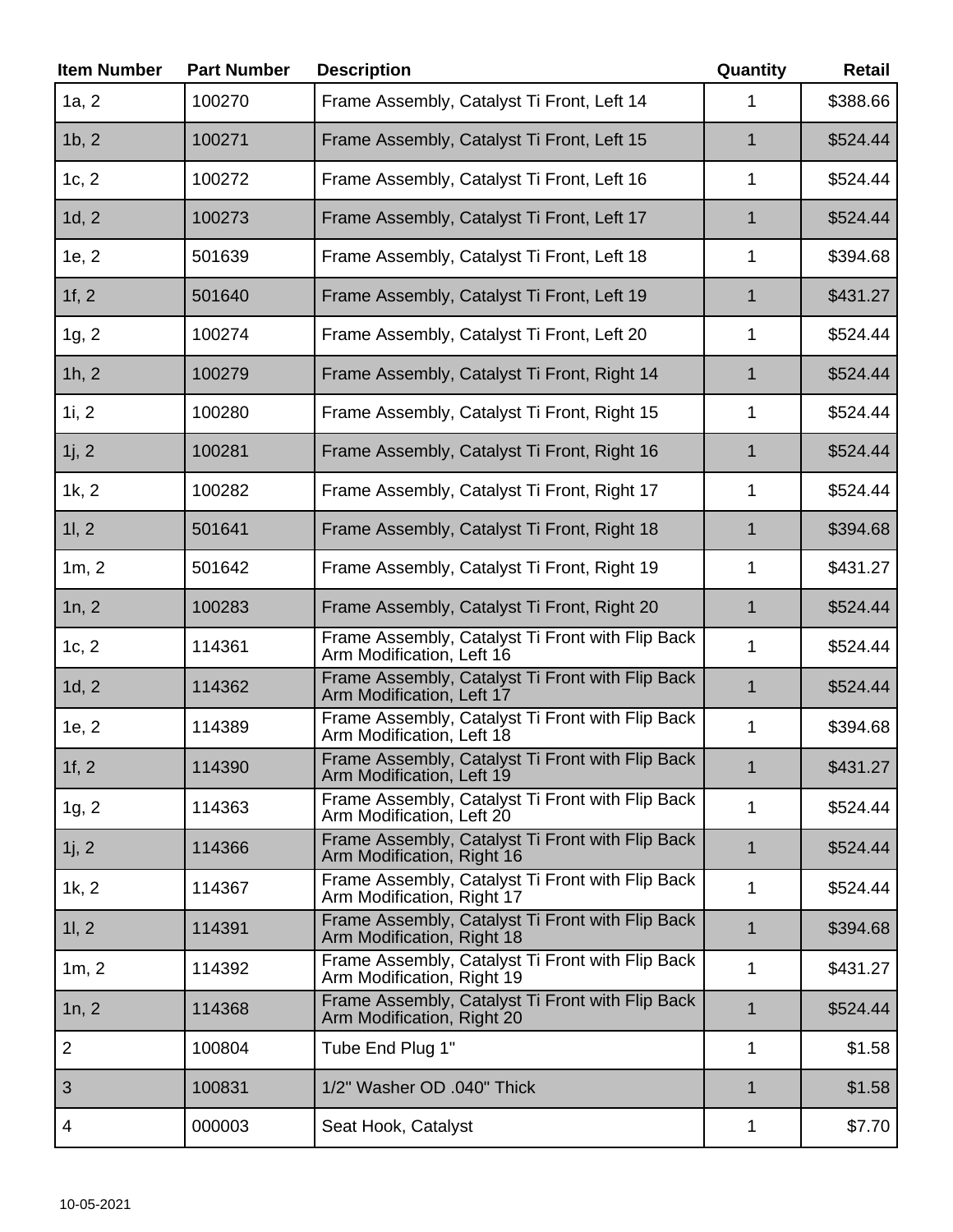| <b>Item Number</b> | <b>Part Number</b> | <b>Description</b>                  | Quantity | Retail |
|--------------------|--------------------|-------------------------------------|----------|--------|
| ۱5                 | 000004             | Seat Hook Support, Catalyst         |          | \$6.55 |
| -6                 | 100668             | M6 x 20 CLS10.9 BTN SHCS ZC w/Patch |          | \$1.58 |